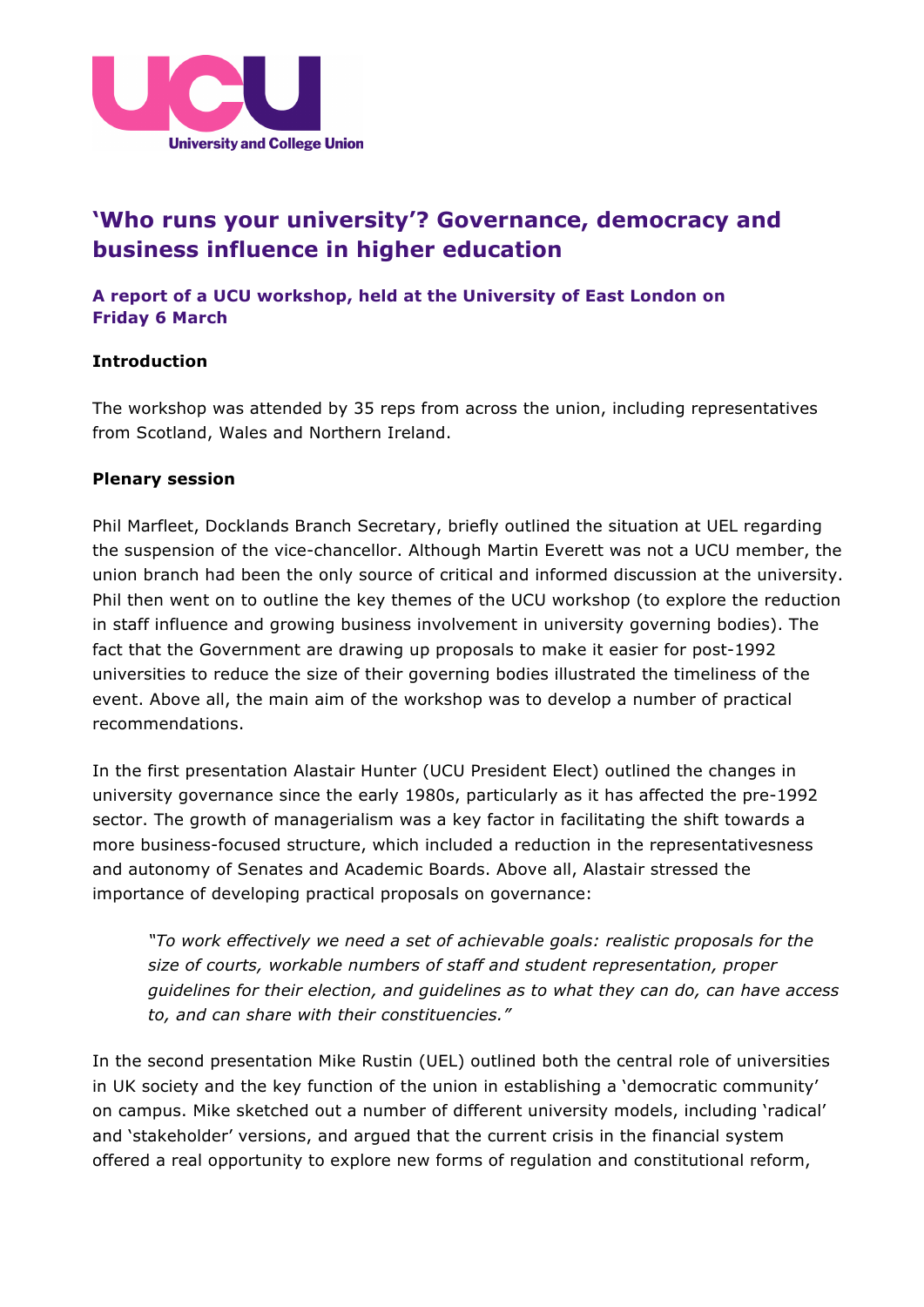including for university governance. Mike argued that UCU has a vital role in this debate in partnership with other interested parties.

In response, participants made the following key points.

- The 'Oxbridge' model (a community of 'self-governing scholars') was looking increasingly threadbare.
- The existence of a 'two tier' governance structure was widespread, i.e. staff reps are excluded from key committees such as finance.
- Student governors tend to be highly supportive of managerial initiatives.
- **There are continuing differences between pre and post 1992 governance structures.** However, there is no simple dichotomy (e.g. Kingston is very different from London Metropolitan).
- Given the diversity across the sector there is no single model of university governance that UCU should be promoting. Instead, we should draw on a variety of models (including European Works Councils) in developing alternative proposals.

## **Workshop sessions**

In the afternoon participants were split into three different groups and asked to examine a number of key issues. As well as highlighting the complexity of structures across the sector, participants made a number of specific recommendations.

- There is a need for UCU to gather evidence on 'good' and 'bad' practice in HE governance. This could take the form of a branch survey and should cover academic governance structures (senates/academic boards) as well as governing bodies/councils.
- There was widespread support for the establishment of a network of UCU HE staff governors (e.g. to share information, provide support etc). Initial contacts could be drawn from attendees of the UCU workshop.
- In high-profile disputes union legal support for staff governors can be crucial (for example, in offering advice on whistleblowing). UCU legal advice on day to day governor issues (for example, on the exclusion of staff governors from particular committees and meetings) would also be useful.
- UCU should update and disseminate its campaign materials on governance (e.g. 2002 NATFHE manifesto on 'open governance') and publicise the 1997 UNESCO recommendation on the status of higher education teaching personnel: see **www.ucu.org.uk/hegovernance**

In both the plenary and workshop sessions a number of general points were made about campaigning and political lobbying on governance issues.

■ Alliance building: UCU branches should look to work with other trade unions and student organisations.